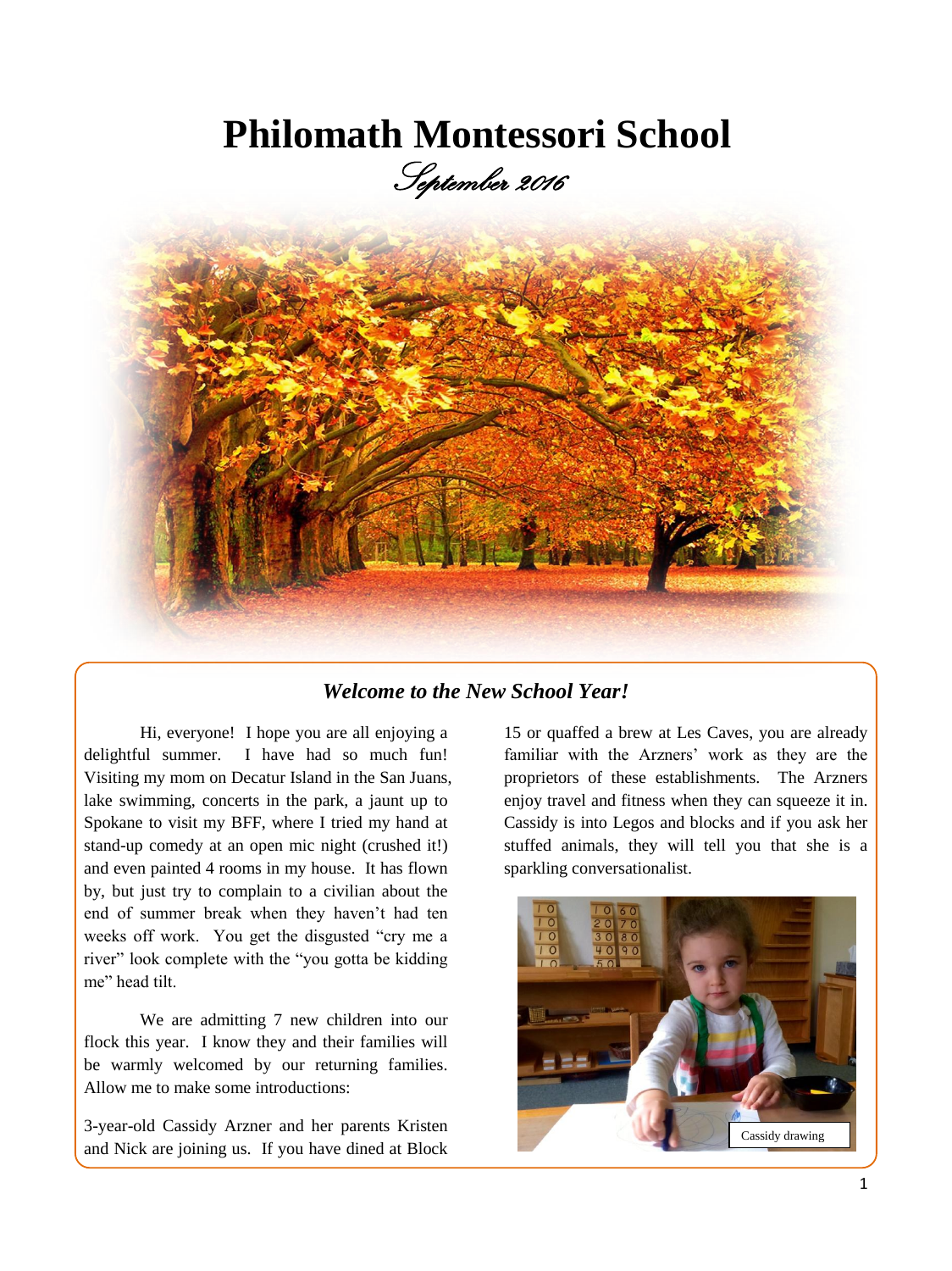Mackay Foster will be 3 in February and he enjoys puzzles, reading and drawing. He is not flying solo. He also brings his parents with him. Kai is a project manager/analyst and seems very domestic as well, listing gardening, canning and baking among her hobbies. Mackay's dad, Andrew, is an Assistant Director in video production who enjoys politics. I think that may be the first time anyone included that among their interests on their family questionnaire. He also likes to run and bike. He seems very wellrounded!



We welcome Nayla Hallman! She is 2 years old and she and her parents enjoy bike rides and farmers' markets when they are having a family outing. She has a lot of individual interests as well, such as watering plants and stringing beads. Her folks are Sandie and Jeff. Sandie is an engineer and Jeff has the challenges of a small business owner working from home. They live at CoHo, a very supportive community and learned about our school from the Lohrs.



Nora Petersen will turn 3 in October and she loves it when her mom and dad take her to OMSI or the Gilbert Children's Museum. Her mother, Karen, is a homemaker who enjoys exercising and gardening and her dad, Chris, is an archivist who actually likes yard work as well as hiking and swimming. They have a pug named Winston who was a sweet little cuddler at Nora's home visit.



Nico Siler and her parents Elizabeth Grant and Jeff Siler will be part of our community this year, too. Nico likes to pretend to go to work like Mommy and Daddy do! As a family, they like to hike, go to the aquarium and work in the garden. Mommy is "Liz" of Liz Grant Designs jewelry and Daddy is a Research and Development Manager at Trimble Navigation. We are so glad you are here, guys! And I loved meeting your shepherd mix, Rosalyn, who was so, so snuggly!



Isaac Veltri is here, too! This little guy is also 2 and is expecting a new sibling in October! That is such a blessing as Isaac prefers to be in the company of others, but in his "alone time" he likes to dig in the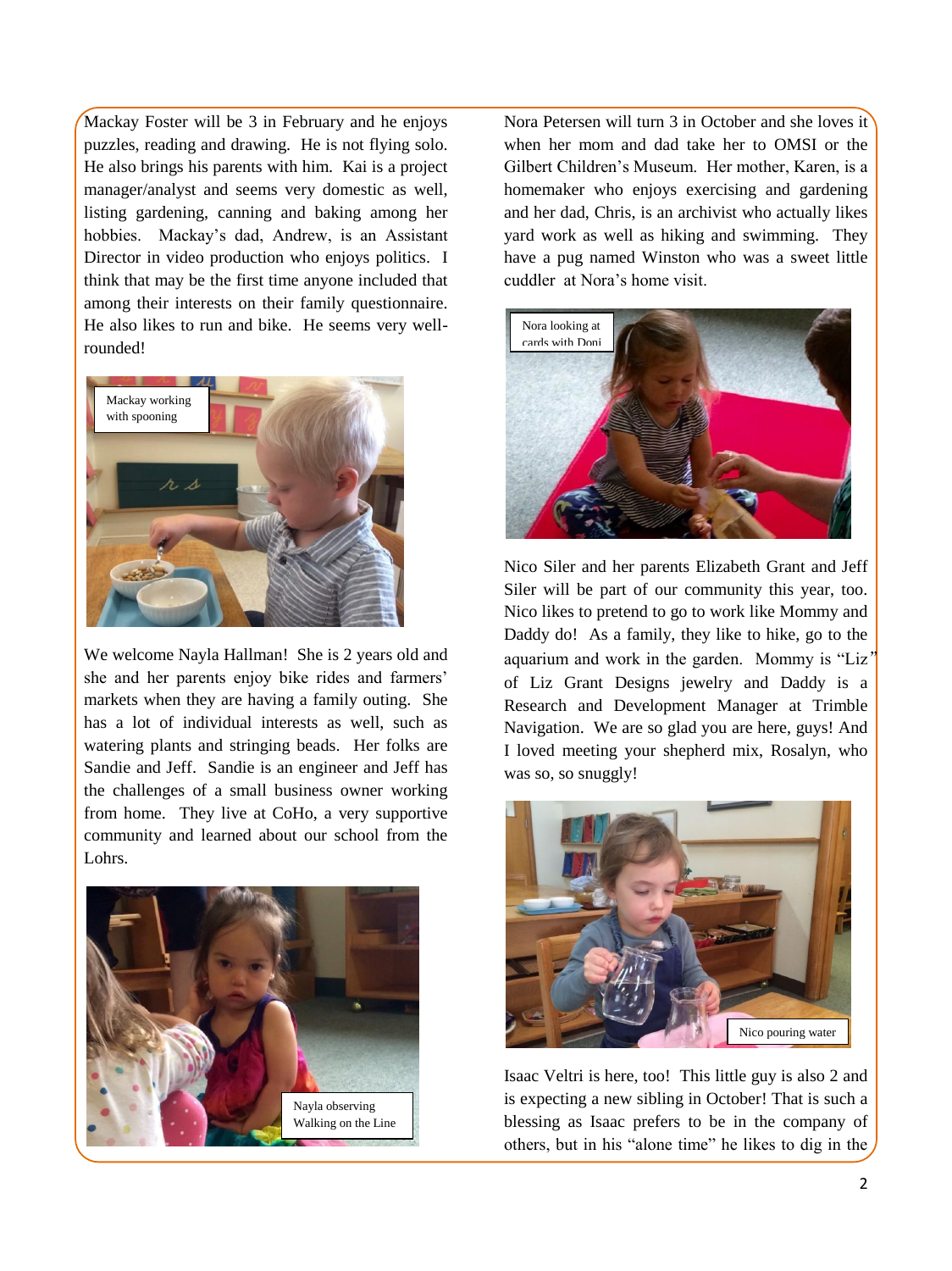dirt and pick up sticks and rocks. Isaac's mom, Rebecca is a physical therapist who likes to exercise and hike. Isaac's dad, Anthony is a USDA scientist. I can only wonder what a USDA scientist does in his free time as there were no interests listed for him! Perhaps that will leave him with lots of time to volunteer for PHMS…. He was a very active contestant in our New Parent Orientation Quiz-Off and I can tell you that he must have read his Parent Handbook thoroughly to come up with so many correct answers!



We are so happy to have Roen Oehler starting school this year. This friendly little guy will be 3 in September. At his home visit, he showed his flair for foraging and soup-making in his backyard play kitchen. Roen's dad, Les, is a sustainable jeweler who enjoys travel and foreign language and Roen's mom, Rachael, volunteers at the Benton County Museum helping with displays, archiving and storage. She is an artist in her spare time and likes to go camping.

It is such an exciting time here, getting to know these new kids and seeing the incredible physical growth that has transpired in our returning kids! It's incredible how tall some of them have become! This is the jumping off point for a lifetime of learning and you know we take that responsibility seriously (but not too seriously!) I wish us all a satisfying and pleasant school year! Take care and

Best Regards,

Doni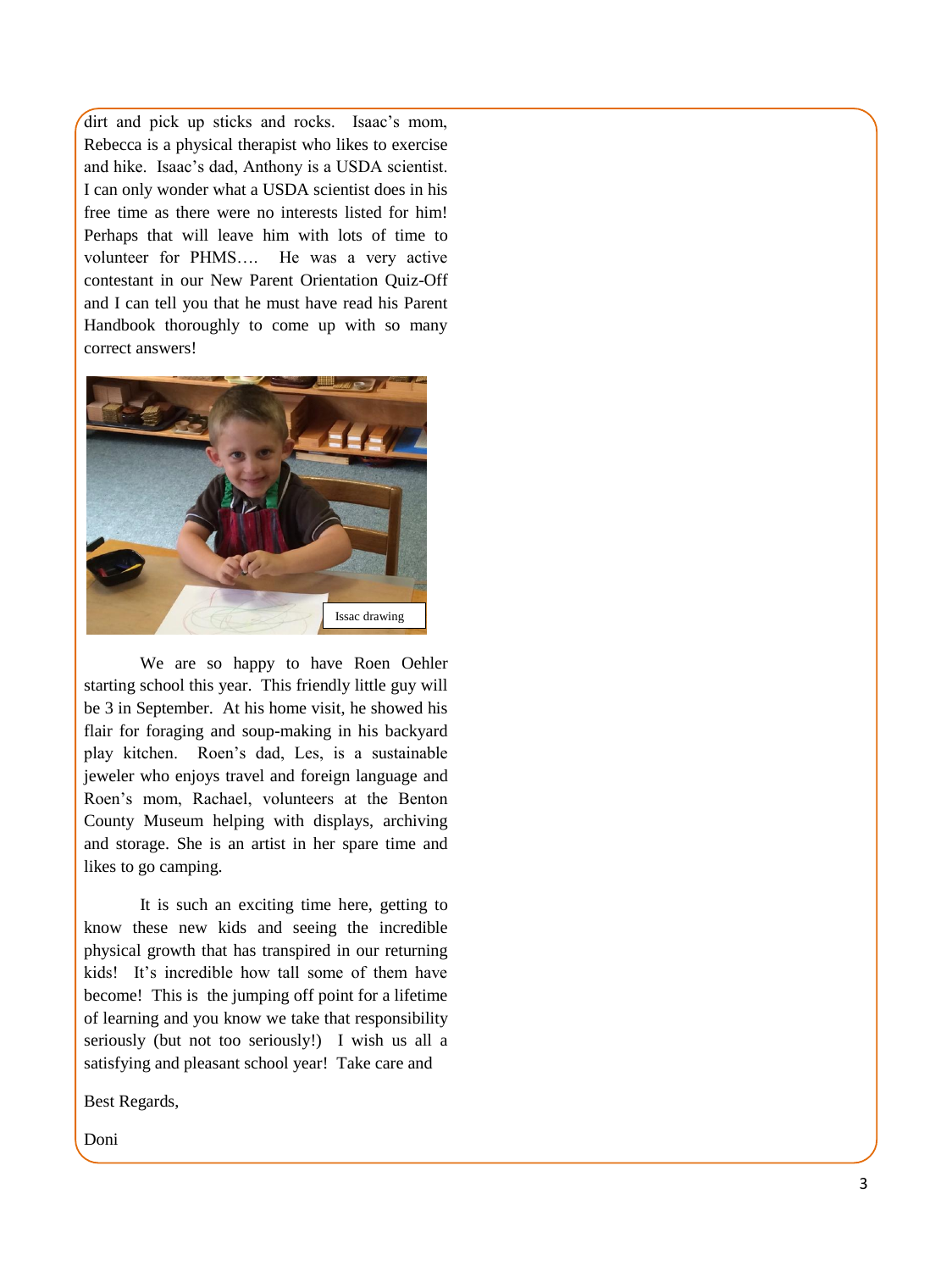Everyone who enrolls at Philomath Montessori is asked how much time their child spends per week viewing screens. Everyone who enrolls also gets a brief, but heartfelt plea to drastically limit or omit screens from their young child's life. This must seem naive, sweetly old-fashioned and downright unrealistic to some folks. Screens are everywhere. They've been designed so we can take them with us wherever we go and they promise intellectual stimulation for the young child. "Leapfrog pads encourage school readiness!" "Disney's 'Brave' has a positive role model for girls as the lead character!" "PBS has no corrupting commercial messages!" Well, some of the above claims may be true. What is also true is that screentime hampers healthy brain development in the child under the age of six. Here's how:

Screens, whether they are showing a thoughtfully chosen children's movie or an engaging educational game, rely on light and movement to create their magic. This very light and movement affects one area of the brain in particular – the cerebellum. The cerebellum is known as "The Little Brain." It is a very old part of the brain, evolutionwise, and one of the first to develop in early humanoids. It is also known as "The Reptilian Brain" as it is similar to the entire brain of snakes and such. It is located in the lower back area of the cranium, just above the brain stem.

As a child's brain develops, the areas of the brain are accessed and linked up through a process called myelinization. Between every neuron of the immature brain, there is a gap called a synapse. Incoming data, perceived through the senses, travels through the brain and it must jump these synapses to travel from one neuron to the next. Each time that data or similar data is perceived, it travels the same path in the brain. Each time that path is blazed by incoming data and those same synapses are jumped, a slight coating is laid down over that synapse. If it happens often enough, it completely covers this gap creating a myelin sheath. The myelin sheath creates

perceptions can become integrated in the brain much faster than using a path that has not yet been myelinized.

If you were traveling somewhere, you would want to take the well-constructed path with no big gaps to fall through, wouldn't you? Well, your child's perceptions are no different. They do take that well-myelinized mental path through the brain and they tend to stop moving forward if the path becomes too incomplete, too rough, too…."gappy." So, if a young child spends a lot of time watching shows or movies or playing games on a screen, no matter the quality of these entertainments, the primitive, reptilian cerebellum is the area of the brain that gets the swift, sure superhighway laid down. And the subsequent information that your child is exposed to during his/her childhood tends to go there and stay there. It matters not that the higher-functioning areas of the brain such as the cerebrum house the areas pertaining to creative thought, problem solving, intellect, judgment, attention, abstraction and personality. This sophisticated cerebellum is deprived of the incoming sensorial perceptions which would stimulate and connect it! Because everything is hanging out in the comfortably broken-in cerebrum! So, you see, time spent with screens truly disables the most human and evolved areas of your child's brain.

Additionally, just about anything your child could be doing with his/her hands that engages the brain in concentration is really how they should be spending this valuable developmental period. AND any movie, show or game you may be dying to share with your kid is going to be appreciated on a much deeper level after the age of 6. The humor, the pathos, the meaning is better savored by a more sophisticated mental palate. I hope this article will encourage you to take a critical look at what you are offering your child, knowing that this precious period of young childhood will not come again.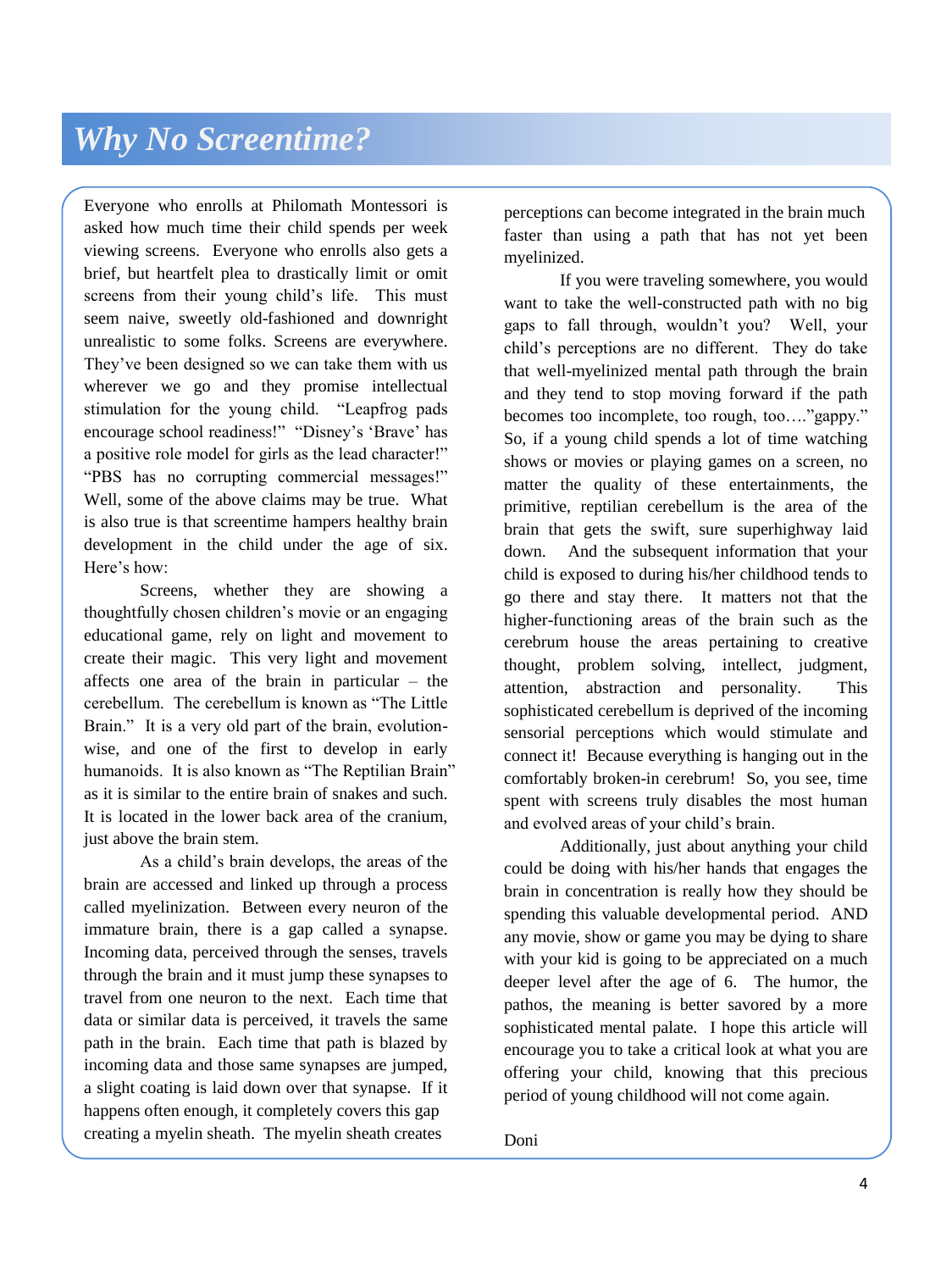### *Friday Art Class*

The first month of Art Fridays, we will be focusing on the use of paint and color. The children will begin by painting each side of their cloth bag using warm colors on one side and then cool colors on the other, combined with a bit of printmaking. These bags will stay in the classroom for the school year and they will use these to store ongoing projects such as weavings. We will also be painting papers to be used in collage throughout the year. For these papers, we will be using water colors and crayon resist.

## *A New School Year!*

l,

Just a few of reminders to make it safe, sweet and wonderful…

- **Extra Clothes –** please send in an extra set of clothes (tags labeled with your child's initials). Also rain gear and rubber boots for that upcoming Oregon weather.
- **Emergency packs** please be sure to send your child in with a gallon-size Ziploc bag full of nutritious, non-perishable food by the end of the first week of school.
- **Please be on time** we open the doors at 8:50 and will begin circle time at 9:10. You don't want your child to miss those wonderful stories, lessons and games that we do first thing in the morning! It's also a great message to your child that being on time is important.
- **Hallway decorum** please remember to walk in the building and use quiet voices. There will be a staff member in the hallway time at pick up to remind students of what our expectations are

for hallway decorum. We hope you will do all you can to support us – holding your child's hand while walking in the building or if necessary, picking her up and carrying her. Thanks!

- **Birthdays** please call us a week or two ahead of your child's birthday celebration so we can put it on the calendar and plan for it. We welcome ½ birthday celebrations, but please - only true May and June birthdays in May and June. Every year we seem to have an onslaught of birthday celebrations during those two months.
- **After-school play** please remember that using the safety rules that we use at school keeps everyone safe and happy. Children all feel safer when parents set boundaries and consistently adhere to them.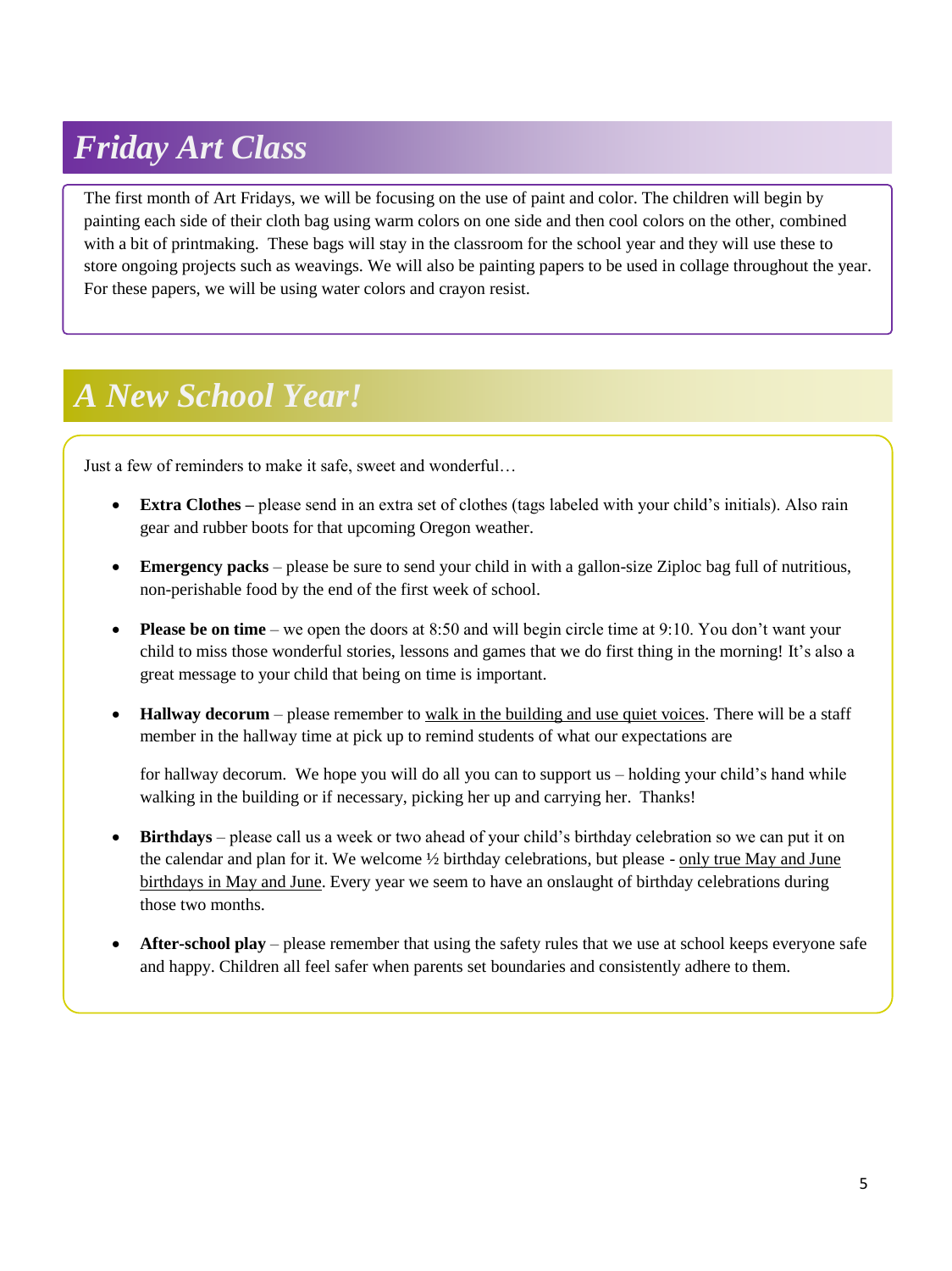### *Newsline*

- Thursday, September 15 is our **first parent meeting of the year**. It will be from  $6:00 7:30$ . We will provide free child care for all children – the only requirement is that they are potty-trained. **Another parent meeting** follows on Thursday, October 13. Please put these dates on your calendar!
- **Thistledown Studios** will be coming to take class picture and individual photos of the children on Thursday, September 29 at 9am – so please be on time!
- Our **Parent Orientation/Workshop** will be Thursday, October 6 at 6pm. **Doni and Jessica** will be presenting in *Hands on in the Casa*.
- $\checkmark$  Be sure to save the date for our big annual fundraiser! **The Love of Learning Auction** will be Saturday, February 11.
- $\checkmark$  If your child is a **returning student**, your child's current forms are in your box for you to review and update. It is very important for us to have current information on the emergency form, immunization records, medical school form and your registration form. **Please update information, sign again (Child Care Division requires it) and date. Thanks.**
- During the year, we may see **fliers and brochures** on the bulletin board from various individuals and groups offering services that may be appropriate for your families. However, **it should not be taken as a recommendation** as we cannot investigate every source for quality.

### *Thank You*

#### **Summer Yard Work**

- Weeding & harvesting: **The Meyer, Hart, & the Rolston/Tavano Families**
- Mowing & trimming the yard: **The Wu/Emshwiller & Deatherage Families**

**Parent Work Day!! So much accomplished in one day – inside and out!!**

• Hard-working volunteers**: Kristen & Nick Arzner, Audrey & James Deatherage, Kai and Andrew Foster, Julie Wiethorn, Sandie Cheung-Hallman, Jeff Hallman, Karin Bolender, Sean Cummings, Lin Li, Guanyi Lu, Jamie Meyer, Jacob Nielson, Karen & Chris Petersen, Liz Grant, Jeff Siler, Joy Ueng,**